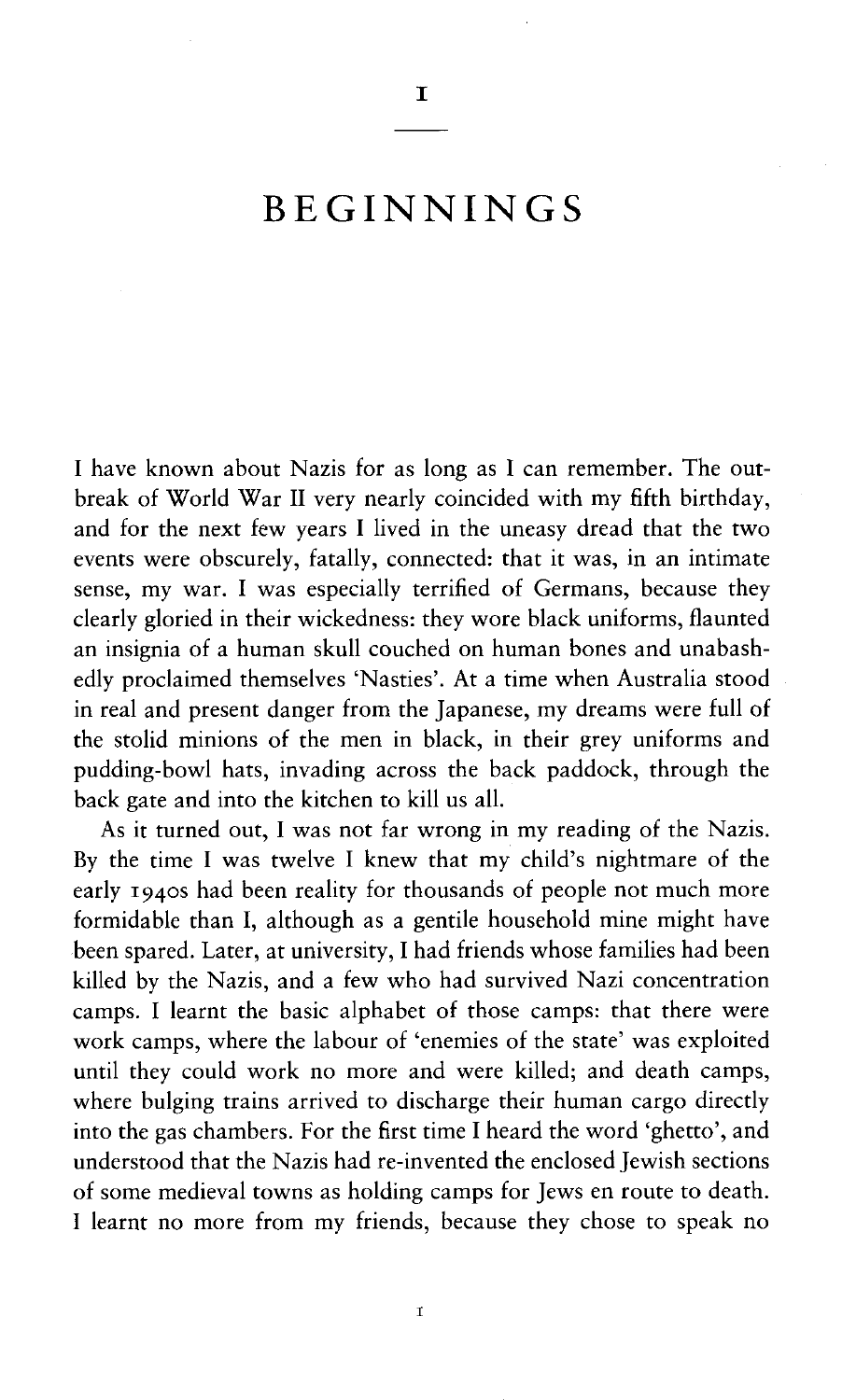further about these things, and I did not like to ask because I felt myself a child in their company.

Like many of my generation I continued to be attentive to the Holocaust, reading the better-publicised scholarly contributions and witness testimonies as they appeared in translation, watching the betterpublicised films and television documentaries. I did this for much the same reasons that I read the memoirs and poems which came out of the trenches of World War I, as a matter of moral and social duty: attention ought be paid to extreme human suffering and we must do what we can to make some human sense out of it.

There was also an element of guilt. These great events brushed my own privileged, uneventful personal history only lightly. While my father fought in the France of the trenches, my brothers were too young for World War II, as were my sons for the small wars which followed it. In this, as in many things, I have been unduly fortunate. I have lived through interesting times, but I have not had to suffer them.

Despite a similarity of motive, the two reading experiences had very different outcomes. In both wars suffering was acute and prolonged, and the deaths counted in millions. The scale of the killings in what was properly named The Great War, along with the use of gas and machines to inflict death and injury at a distance, made nonsense of whatever threadbare military conventions had survived into the twentieth century. There were, nonetheless, vast differences between the piled corpses of World War I and the mass killing of civilians which accompanied its successor.

In  $1914 - 18$  the primary victims were soldiers. The German and Allied troops trapped in the trenches were equally victims, with the agents of their predicament partially unwitting and largely elsewhere. While it was made possible by war, the Holocaust was not a war. The harm was done, directly and deliberately, to unarmed, unresisting civilians of all ages and conditions, who had offered their persecutors no injury. One was a bungle, the other a crime.

There was another difference. A lesson was learnt from World War I. A generation of young men learnt to despise old men who told them it was a sweet and fitting thing to die for their country. Through the words of Wilfred Owen and other soldiers, complemented by those of scholars like Paul Fussell and John Keegan, we have come to a reasonably good understanding of life and death in the trenches: how that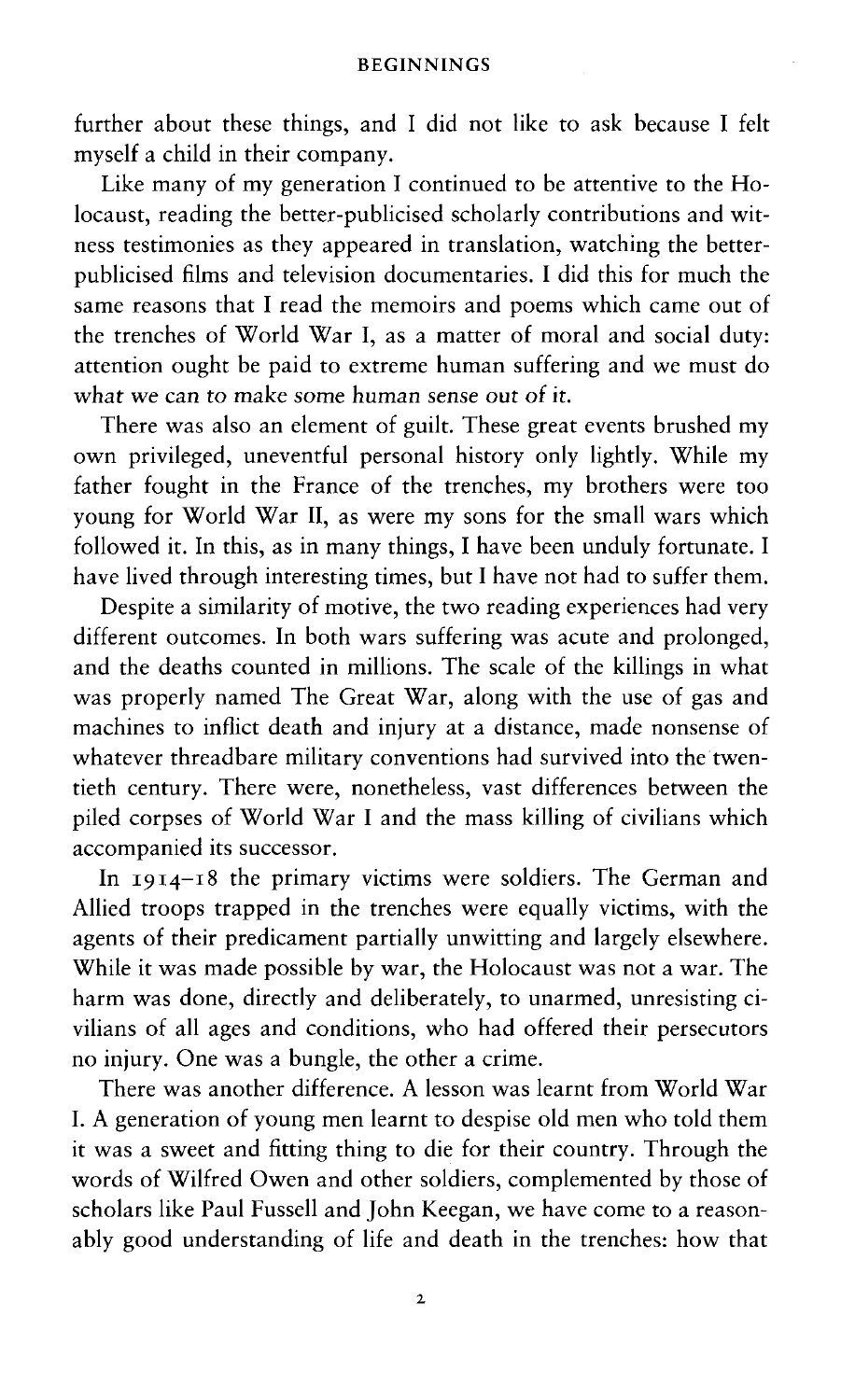#### **BEGINNINGS**

lethal attrition had come about, how it was for those who survived it, how it might have been for those who died.<sup>1</sup> The Great War is adequately mapped and held in the collective memory.

With the Holocaust I had none of that sense of accumulating comprehension. I read dutifully – and remained unenlightened. And every time I read I would be invaded by a paralysis, a chilled inertia in the face of what seemed an impenetrable monotony of suffering, an impenetrable monotony of cruelties. My childhood nightmare was made real, but no more comprehensible. A classic history like Raul Hilberg's *The Destruction of the European Jews provided the bony structure of* the Holocaust  $-$  the events, the main actors, the main decisions  $-$  set out with clarity and precision. I could learn who ordered what, how many died in what region, by what method. Forceful interpretations of motives were offered. But I still could not comprehend it. I could not frame the kinds of questions that would let me make the human connections - connections with both perpetrators and victims - which lie at the root of all purposeful inquiry. The repetitive cruelties, the blank anguish of pain and despair, remained indecipherable. And this for events of little more than fifty years ago.

I felt guilt about my bafflement because I suspected its origins: that it arose because my reading of the Holocaust had been no more than dutiful; that I had refused full imaginative engagement. I had felt a similar repugnance before. I had circled the Aztecs of Mexico for years before I decided to write about them, because I was unwilling to commit myself to the full pursuit of a people for whom the ritualised killing of humans was, in some seasons, a daily event. A decade of reading and thinking later, I thought I at least understood what the Aztecs had been up to.<sup>2</sup> The horror roused by the Holocaust was more intimate, more inchoate, and more comprehensively disabling. I suspected a failure of nerve. And when illness forced me to abandon university employment and a long-term research project, I knew I had been given the opportunity, rare among academics, to do some concentrated reading and thinking in an area not my own.

Therefore these essays. I am nervous about them. Like most historians, I prefer to stay snug inside my own field, a familiar territory populated by Aztec priests and warriors, Mayan peasant-sages, Spanish clerics and conquerors. Encroaching onto unfamiliar territory especially this territory, so jealously guarded - is an anxious business,

**3**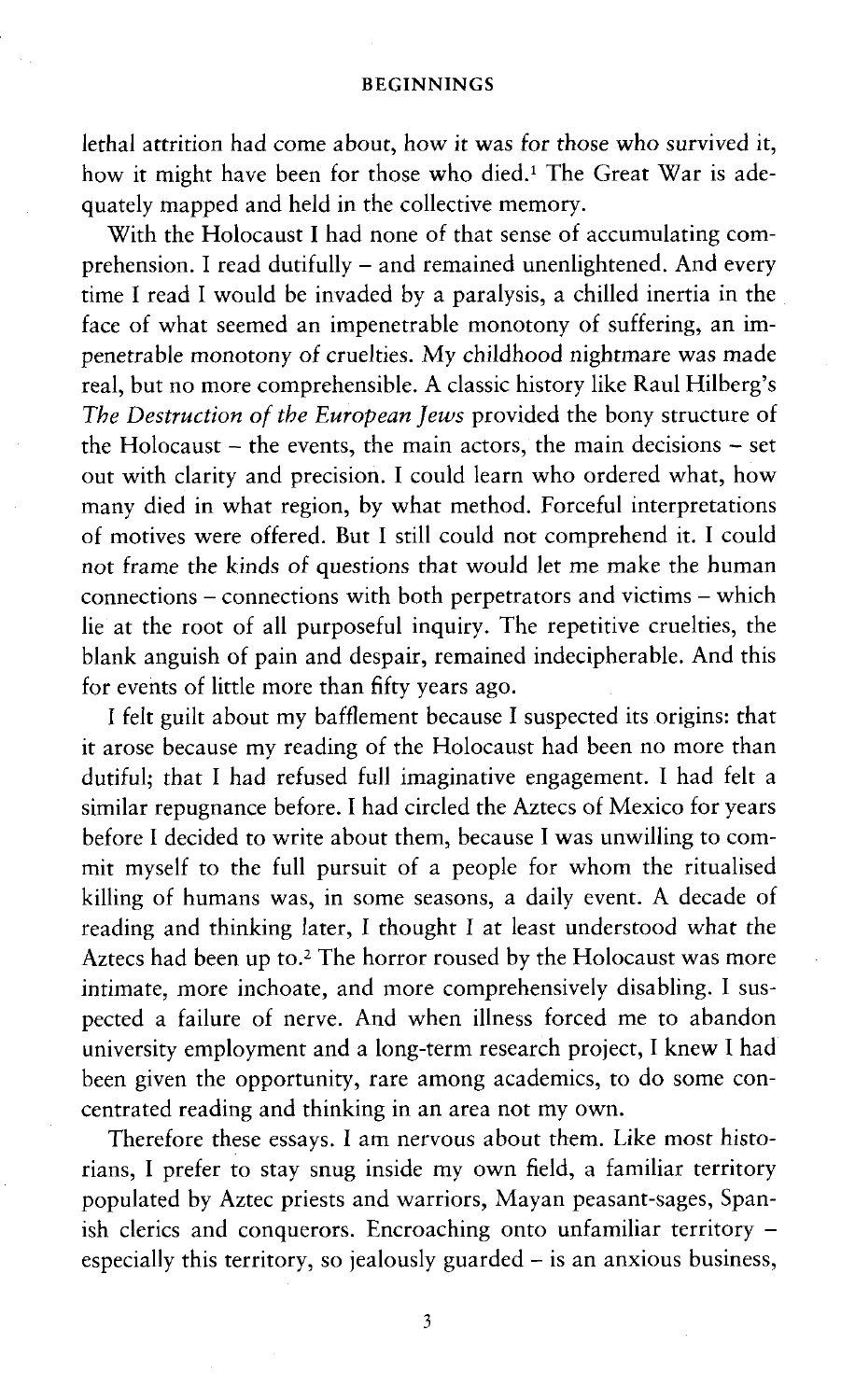lacking as I do the local languages, local connections and local knowledge of the terrain.

Reading as an outsider, I am writing for outsiders. While I will discuss films, photographs and documentaries, my main focus is on books. Over the last decades the Yad Vashem Research Institute in Israel and the Fortunoff Archive at Yale University have been collecting filmed interviews from Holocaust survivors. As I write, more interviews are being recorded by the Shoah Foundation in my home city of Melbourne. That material will surely expand our understanding when we find ways to exploit it, but for the moment books remain our chief source of information and our surest, most accessible and most democratic medium of communication.

Writing as a reader and not as a scholar, I have read only a fraction of the Holocaust literature available in English, which is itself only a fraction of the literature available in Yiddish, Hebrew, German, Polish, Hungarian, Dutch and other languages. The books I discuss are those which proved their value by providing me with the system of ladders I needed to scramble out over the abyss. They are also accessible to the general reader and likely to be available in any good library. I have sampled current scholarly opinion by way of two recent collections of conference papers, each wide-ranging, each sophisticated, each pivoting around the question of understanding the Holocaust, and each confirming that fifty years after their occurrence, the events of the Holocaust remain for some of their most dedicated students as morally and intellectually baffling, as 'unthinkable', as they were at their first rumouring.<sup>3</sup>

The primary aim of these essays is to challenge that bafflement, and the demoralisation which attends it. I want to dispel the 'Gorgon effect' - the sickening of imagination and curiosity and the draining of the will which afflicts so many of us when we try to look squarely at the persons and processes implicated in the Holocaust. I want to arrive at a clearer understanding of at least some of those persons and processes to be confident that the whole is potentially understandable. This is not a matter of arriving at some 'Aha! now I comprehend everything!' theory or moment. The understanding I seek comes from framing sufficiently precise questions to be able to see exactly what is before us, whether persons or processes. It is both cumulative, and never complete.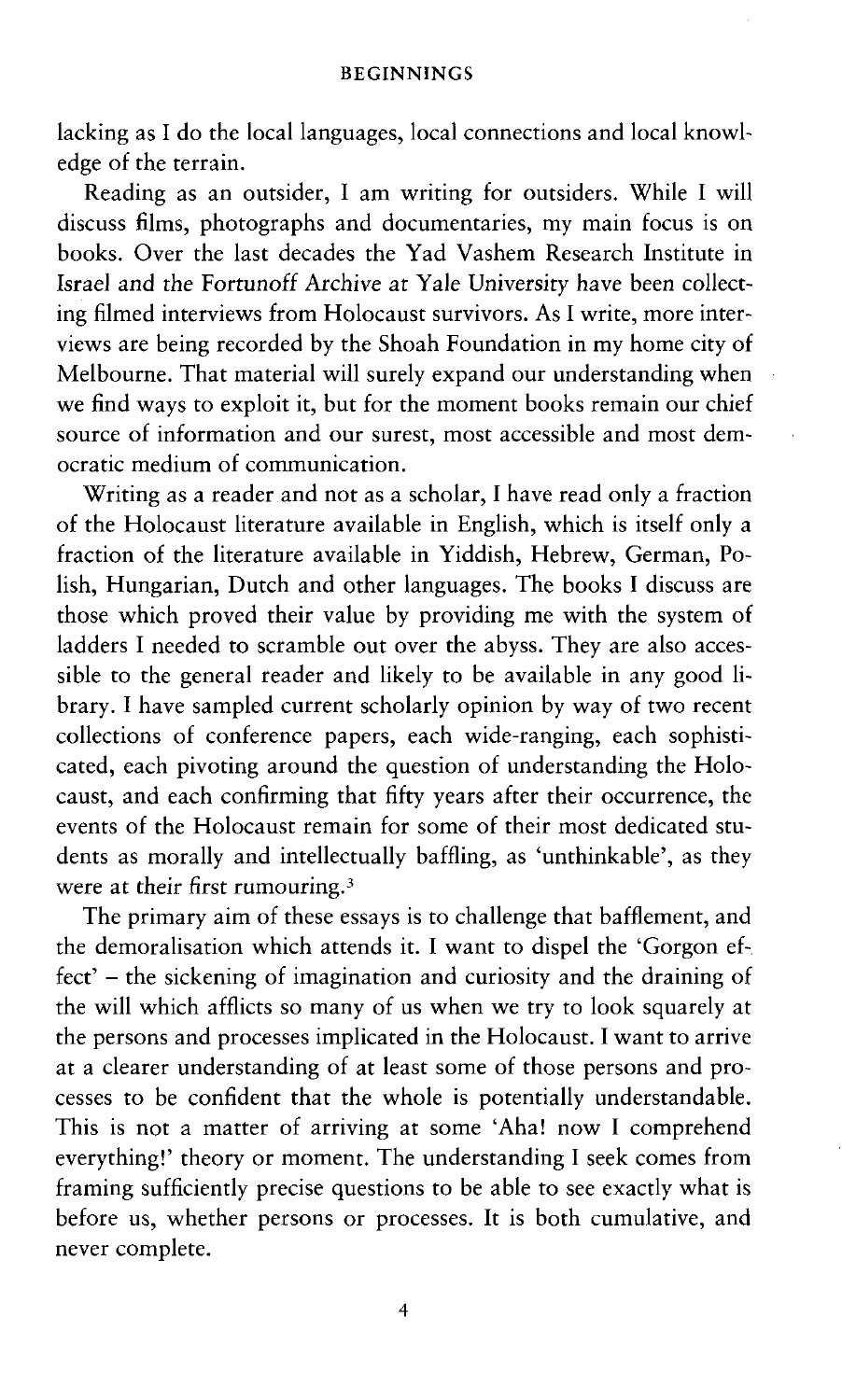### **BEGINNINGS**

I write as a general reader who also happens to be a historian (the historian is to blame for the footnotes). I have not tried to keep the voices separate. They have been too long married for easy divorce. These are essays in the strict sense of the word – personal explorations along self-made paths, not progressions down the well-signed highways of academic scholarship. I have written neither for specialists nor for those for whom the Holocaust was a lived actuality, but for perplexed outsiders like myself, who believe with me that such perplexity is dangerous. In the face of a catastrophe on this scale so deliberately inflicted, perplexity is an indulgence we cannot afford.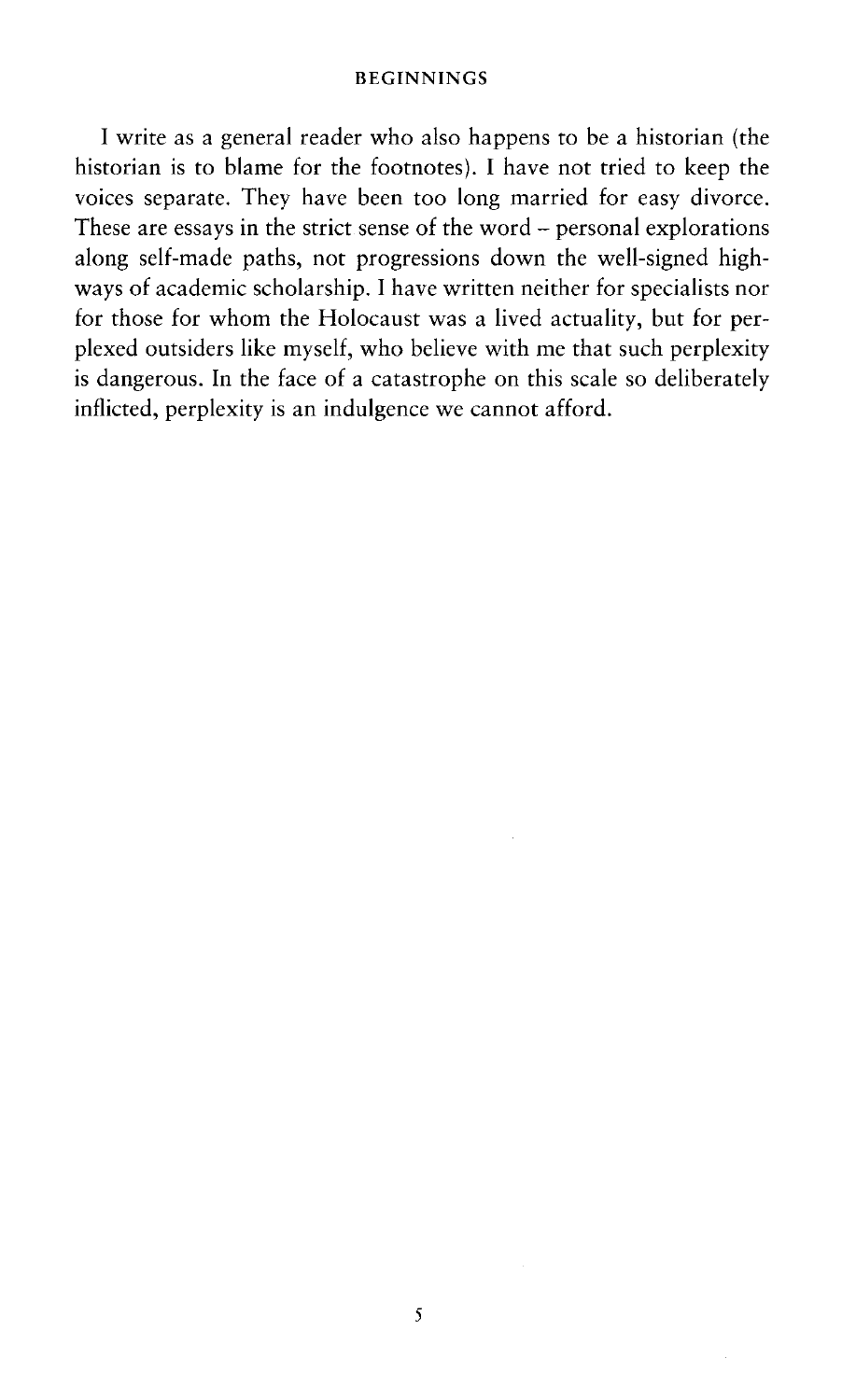# **IMPEDIMENTS**

By the spring of  $1942$ , when the 'Final Solution' in Europe was just getting underway, two million Russian prisoners of war were already dead, some by shooting, most from exposure and starvation.<sup>1</sup> Of the estimated five and a half million Russian soldiers who lived long enough to reach German prisoner-of-war camps, just over a million survived the war. The struggle with Germany cost the Soviet Union more than twenty millions of its people, a figure far too huge to be comprehended.2 Poland lost nearly as many Gentiles as it did Jews, although almost all its Jews were destroyed.

It remains true that the Holocaust was a peculiarly Jewish tragedy. In the immediate aftermath of conquest Germans killed Russian and Polish civilians casually, and their leaders very deliberately. These killings were carried out for pragmatic political motives - to be rid of the burden of prisoners, to destroy a future generation of enemies, to increase German living space. The victims' compatriots were permitted to live, if only as potential slaves for the Thousand Year Reich. In the Nazi hierarchy these were indubitably inferior peoples, but they were not by definition enemies of humankind. It was the Jewish Question to which the death camps were the Final Solution.

# THE GYPSIES: FORGETTING

Only one other group was nominated for extinction. The Nazis began their attack on the Gypsies before their attack on the Jews. In 1933 Gypsies were defined as natural-born criminals, and therefore subject to laws against 'social deviants', while some were being involuntarily sterilised under the Law for the Prevention of Hereditarily Diseased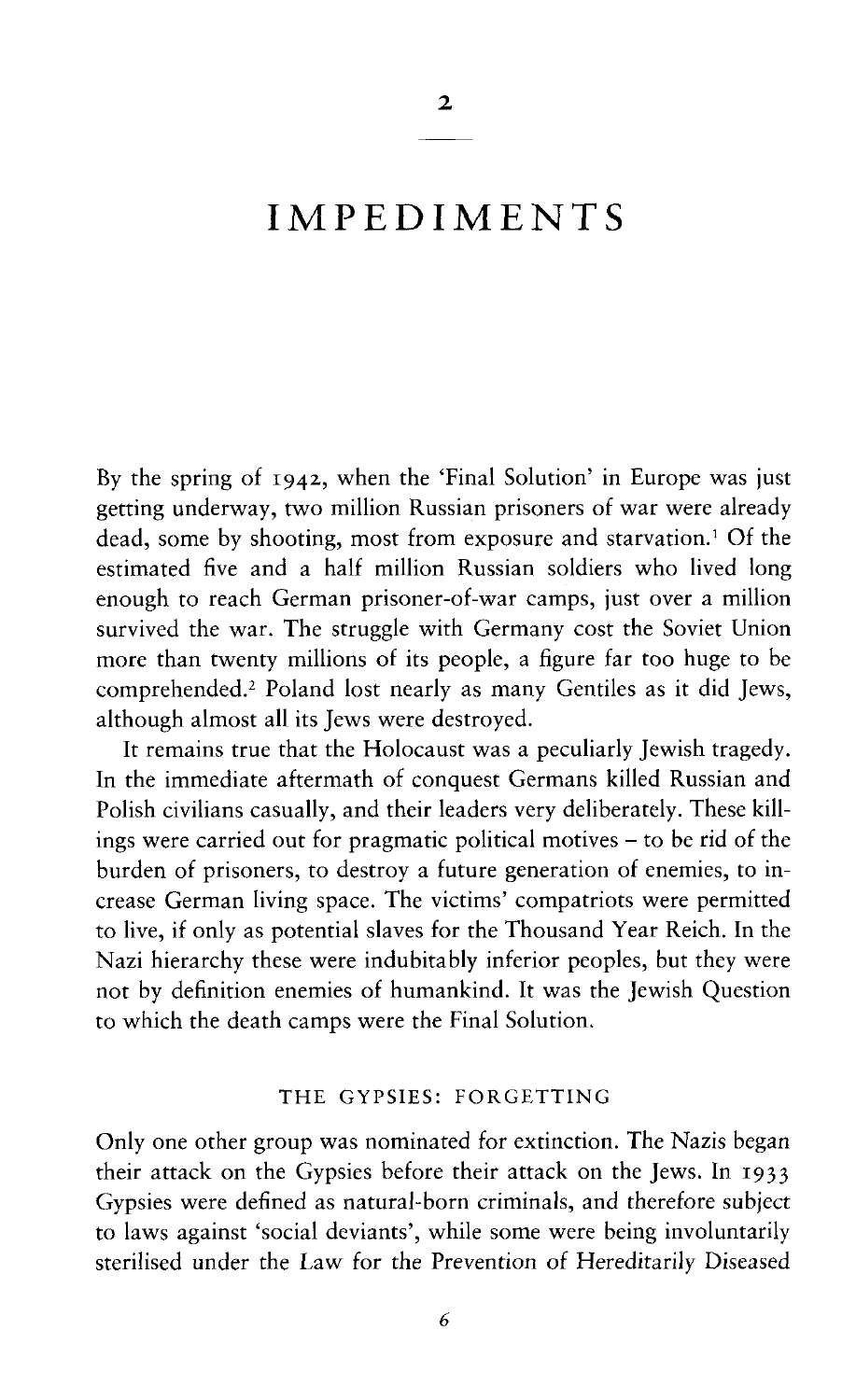Offspring. By 1934 they were being corralled in closed camping areas. By 1936 there were Gypsies in Dachau, Germany's first concentration camp for political and social enemies of the state. In that same year, in preparation for the Olympic Games, more than six hundred Gypsies were herded into a closed encampment beside a sewage dump, with a consequent massive loss of life through disease. Some of the survivors were assigned to forced labour until 1943, when they were sent to Auschwitz, but from the first months of the war Gypsies were deported out of Germany to the east under much the same conditions as would later govern the deportation of Jews. After Germany's invasion of the Soviet Union there were mass shootings of Eastern Europe's Gypsies as well as its Jews.

There was, however, a difference in the Gypsies' positioning in Nazi ideology which bore on their treatment in life, if not on outcomes. Gypsies were classified as genetic asocials: that is, as defective humans, not enemies of humankind. Gypsies deported to Auschwitz escaped the vicious and systematic humiliations inflicted on the Auschwitz Jews, and were largely left to their own devices in their own family encampment, although on starvation rations and with no medical care. While some, especially children, more especially twins, were favourite targets for Dr Josef Mengele's macabre racial 'researches', they were not objects of hatred, being left to die quietly of hunger or disease.

Then on the last day of July 1944, with the closure of the camps imminent and some Gypsies already transferred to other camps, the order came to kill the remainder. Almost three thousand men, women and children (there were many children) died in the gas chambers in the course of a single night. Only on that night did they realise that they, too, had been marked for death.

This information comes from Isabel Fonseca's moving and untiringly intelligent study of the long history of persecution endured by Europe's Gypsies up to and including today.<sup>3</sup> The Gypsies are largely absent from discussions of the Holocaust, as they are absent from the monuments which memorialise it. Fonseca believes that this absence is also an erasure - that for centuries before the Nazis came to power the Gypsies had been 'quintessential outsiders of the European imagination', and that despite the death of perhaps half a million of a tiny population at Nazi hands, 'quintessential outsiders' they have re-

**7**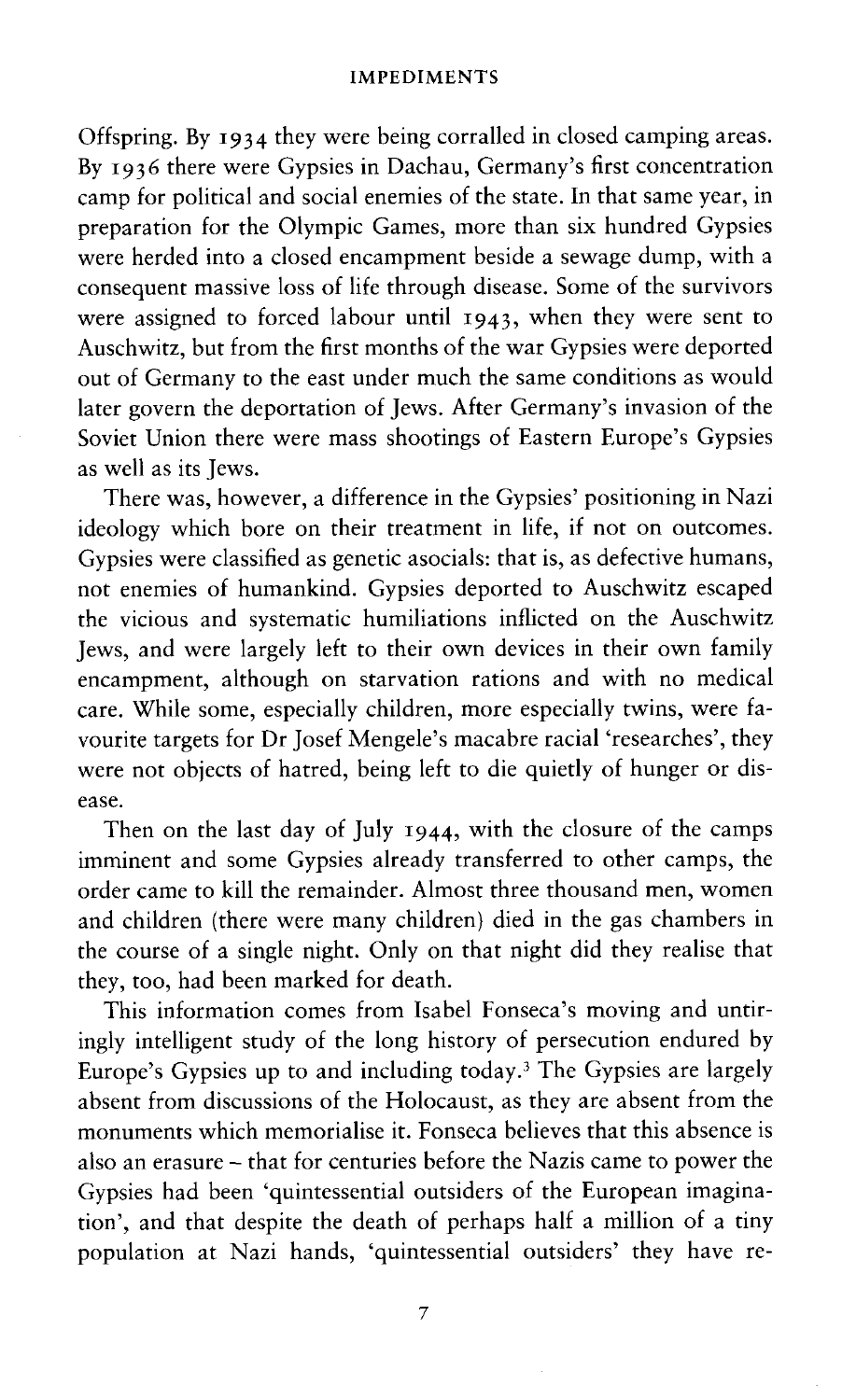### **IMPEDIMENTS**

mained, through politic national amnesias and persisting scholarly neglect.

Fonseca acknowledges that Gypsies have themselves contributed to that forgetting, because they have chosen not to differentiate within nor dwell on their long history of persecution. The Roma term for their Holocaust, 'Porraimos', or 'the Devouring', is of recent coinage, and not in general use. In fact they have chosen not to bother with history at all, because to forget, with a kind of defiant insouciance -'their peculiar mixture of fatalism and the spirit, or wit, to seize the  $day' -$  is the Gypsy way of enduring. Should Fonseca's work bring their sufferings to wider awareness, it is unlikely that her Roma friends will much care.

### THE JEWS: REMEMBERING

If the Gypsies have made an art of forgetting, 'the Jews have responded to persecution and dispersal with a monumental industry of remembrance'.4 If, in face of persecution, Gypsies choose to let the past blur, to seek no meanings beyond those relevant to immediate survival, pious Jews have always sought the deeper significance concealed in what only appear to be this-worldly events. They have cherished through centuries the view that the vicissitudes of their history were charged with sacred meaning; that Jewish suffering was of eternal moment; that their god might torment them, but never abandon them.

Exclude for the moment the compacted horror of 'The Final Solution', a conceptualisation drawn from an undeniably human if pathological plane, and consider the words 'Shoah' and 'Holocaust'. Such words find their origins beyond the lexicon of the merely human.<sup>5</sup> As the persecutions unfolded, different communities coined different words to interpret what was being done to them in terms of that higher significance, each name striving to locate present experience within a pre-existing map of sacred meaning: 'Churban' for the destruction of the First and Second Temples; 'Shoah' for the humiliation and destruction of Israel by surrounding nations; 'Holocaust', less precisely pious in its generic sense of destruction by fire, but carrying within it the resonance of the wholly consumed sacrifice inside the Temple.

Believing Jews traditionally thought that present suffering could be rendered more intelligible and therefore more endurable by being pre-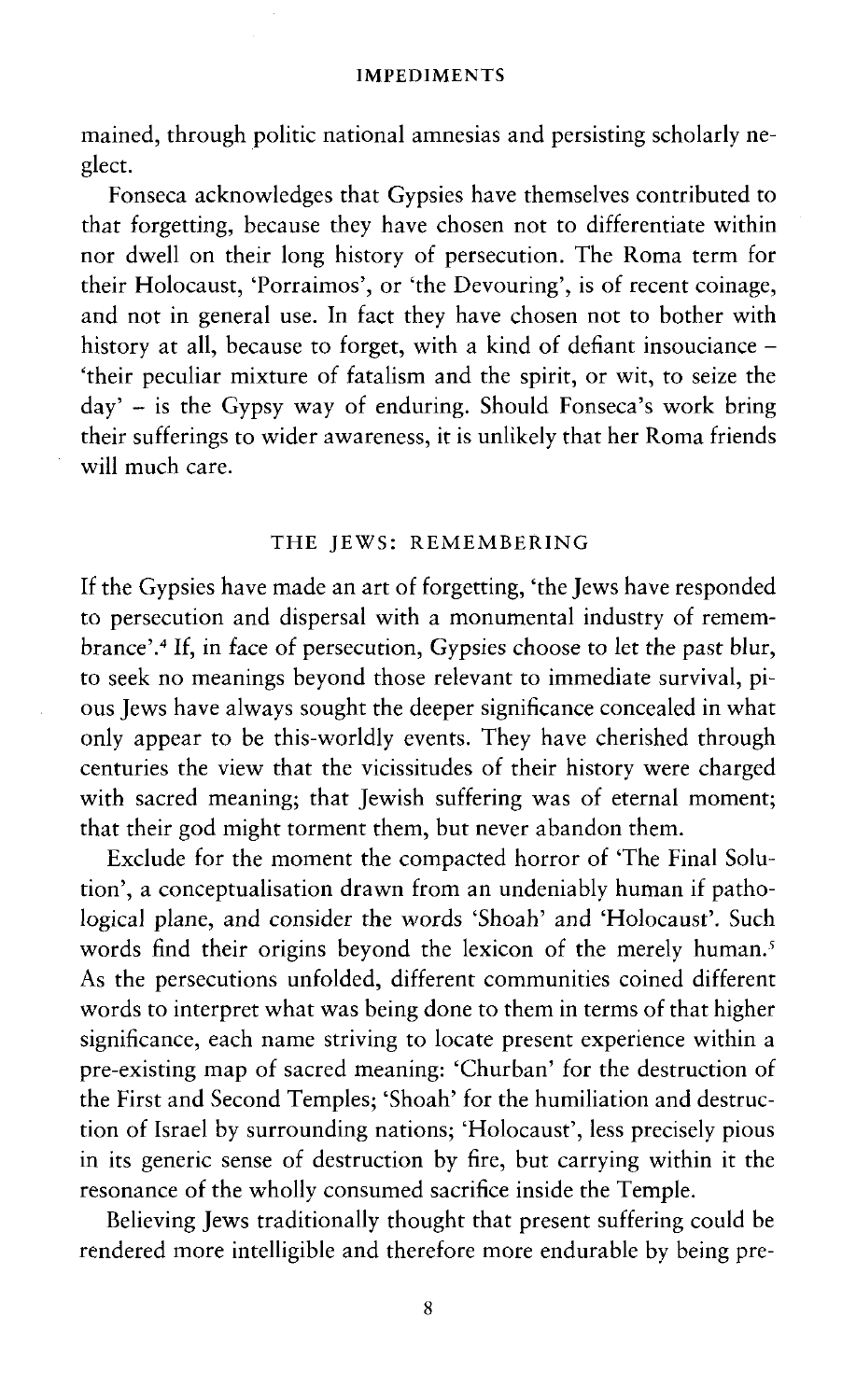figured; part of the long argument they were conducting with their god. They took comfort from the promise that while individuals and groups might suffer persecution or even death, the Jews as a people would surely survive. As the intensity and ambition of Nazi actions were revealed, these beliefs became untenable. It was clear that present horror dwarfed ancient myth, and the archetype was being forged within our own time: Apocalypse Now. Yet the theological struggle to comprehend the Holocaust as an episode in an enigmatic deity's intentions regarding his chosen people continues to shadow putatively secular debate. For as long as the Holocaust resists integration into a Jewish mythic framework, the key questions for many people, not all of them Jews, will lie in the zones of the theological and the metaphysical.6

One consequence is that it is a constant task for the secular reader to distinguish speculations about metaphysical significances from thisearthly issues. That is not always an easy matter, given the seductive power of elevated language. What is certain is that language matters. Elie Cohen, a Dutch survivor, argues that all these victim-oriented terms blur responsibility, and insists on the German *Endlösung der Judenfrage,* on the excellent grounds that 'Germans planned and carried out the murder of the Jews, [that] the correspondence and the orders were written in the German language, [that] in every other language they lose their aim and sharpness'.<sup>7</sup>

# IMPLICATIONS OF PERSONAL CONNECTION

There is another more delicate influence which works to discourage the outside investigator. The newcomer to Holocaust studies will notice how often books and articles declare the writer's personal relationship with people who died in the camps. This is a natural and moving declaration of a particular tender interest. Some analysts are themselves survivors, which not only lends a peculiar poignancy to their writings, but quite properly increases their authority as commentators: 'being there' matters. They know the taste and texture of daily experience which no one working from records can ever know. They also know how they endured the camps - and will then face the vast problem of communicating that experiential knowledge. It is also true that writing history is always a personal business: for better or worse we

**9**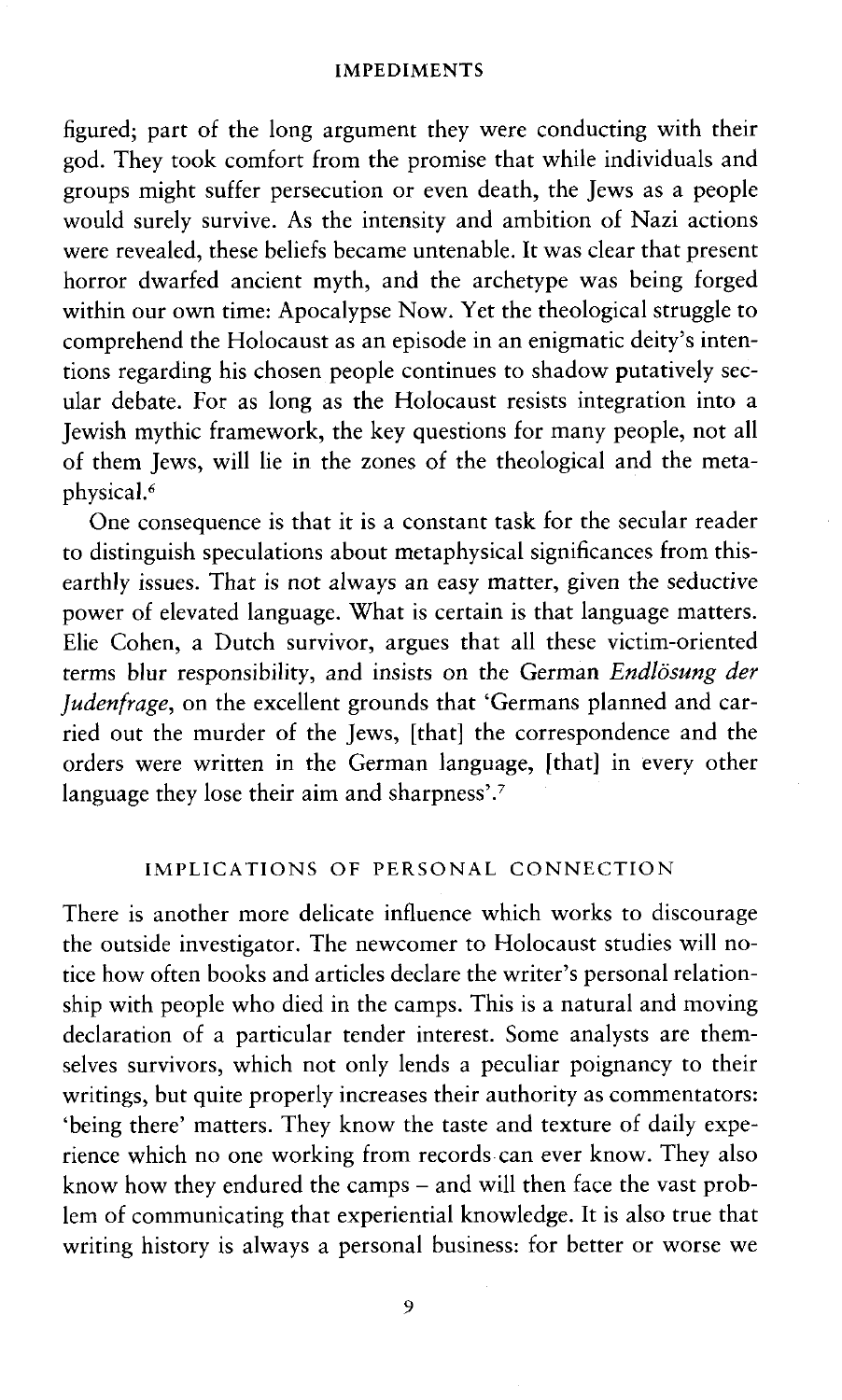can only speak in our own voice. Standards of evidence and inference, however, do not depend on point of view. It is therefore imperative that the roles of witness and of analyst be held separate; that there be no slide from potentially demonstrable intellectual to ascribed, untestable moral authority.<sup>8</sup>

The Holocaust was a Jewish tragedy. Every Jew, however slight their attachment to Jewish religion and tradition, must be powerfully impressed and threatened by it. It is nonetheless the Gentiles' crime and the Gentiles' problem, because Gentiles conceived it, and Gentiles carried it out.

'Good' history depends on the commitment to seek to understand human action in the past by the critical evaluation of sources and the disciplined procedures of the analyst, whoever she or he may be, or at least as close as we can manage it. Any other criterion – right gender, right ethnicity, right skin-colour, right class, right personal history risks locking us into a tribalism that destroys (along with a lot of other things) even the possibility of comprehending the movement of the past.

The greatest difficulty for any reader is to keep one's critical balance in face of this material. Even reduced to marks on paper it is profoundly disturbing, exacting sleepless nights, darkening days. Powerful responses of guilt, anger, fear and remorse should and do attend its reading. Among the handful of photographs rescued from the murderers there is one in which a small girl of perhaps seven walks a little behind the remnants of a family group: a burdened woman, bundle under her arm, two smaller children in hand. The girl may or may not be attached to them. She walks alone, head slightly bent, shoulders hunched against the cold. Above too-large shoes her bare legs look thin and fragile, but she is walking resolutely, with a slight air of independence. Girls of that age value independence. I cannot easily bear to look at that photograph. Had she lived, she would be an old woman by now. As it is, she is forever my grand-daughter, trudging towards death in shoes too big for her.

## THE ISSUE OF UNIQUENESS

It must be cruel work for those who read and reflect with known and loved faces before them, and I respect their courage. It is the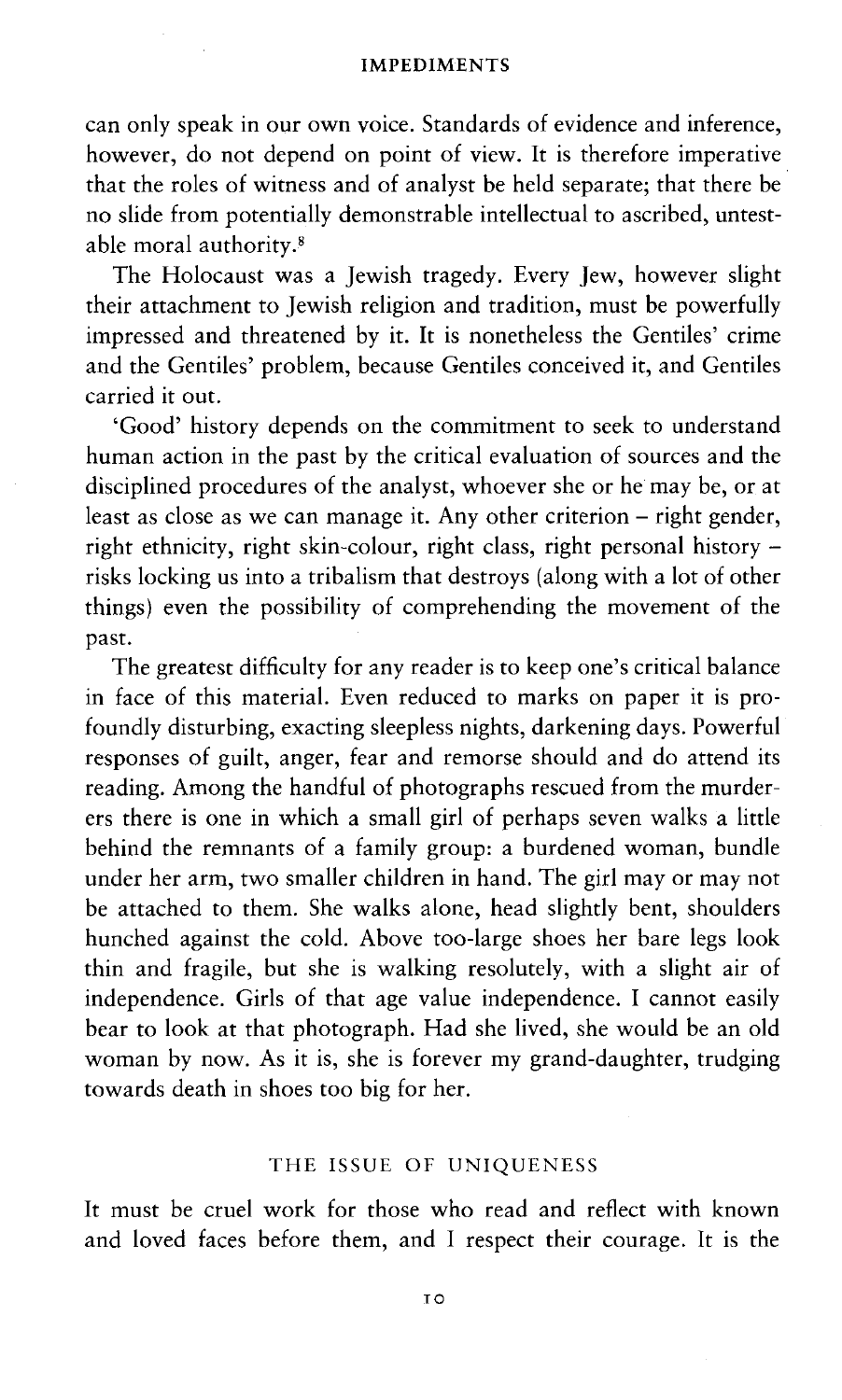more puzzling that scholars sometimes seem to enmesh themselves in abstract issues, and so deflect attention away from individual experience. The continuing argument between scholars both secular and religious as to whether the Holocaust constitutes an event unique in European (even in world) history usefully focuses attention on particular characteristics of the events, but the discussion easily leaks in one of two directions; either tempting us to regard the Holocaust as no more than the worst pogrom in Jewish history, or to declare it unique in human history because it is unique in Jewish history. Elie Wiesel, perhaps the most widely read writer on the Holocaust, assumes the natural dominance of the metaphysical over the historical: 'The universality of the Holocaust must be realised in its uniqueness. Remove the Jews from the Holocaust, and the Event loses its mystery.'9

Eberhard Jäckel has devised what is probably the most satisfying summary definition of Holocaust uniqueness: 'The Nazi extermination of the Jews was unique because never before had a state, under the responsible authority of its leader, decided and announced that a specific group of human beings, including the old, the women, the children, and the infants, would be killed to the very last one, and implemented this decision with all the means at its disposal.'<sup>10</sup> Hannah Arendt extends Jäckel with her splendidly stabilising judgment that 'the supreme crime [of] the physical extermination of the Jewish people was a crime against humanity, perpetrated on the body of the Jewish people, and that only the choice of victims, not the nature of the crime, could be derived from the long history of Jew-hatred and anti-Semitism'. Here Arendt is challenging the assumption of Eichmann's Israeli prosecutors that the Nazi attack on the Jews was 'not the most recent of crimes, the unprecedented crime of genocide, but, on the contrary, the oldest crime they knew and remembered' - the crime of pogrom.<sup>11</sup>

Saul Friedländer gallantly attempts to further refine the singularity of the Holocaust:

What turns the 'Final Solution' into an event at the limits [of understanding and of representation] is the very fact that it is the most radical form of genocide encountered in history: the wilful, systematic, industrially organised, largely successful attempt totally to exterminate an entire human group within twentieth-century Western society. In Jürgen Habermas' words:

II